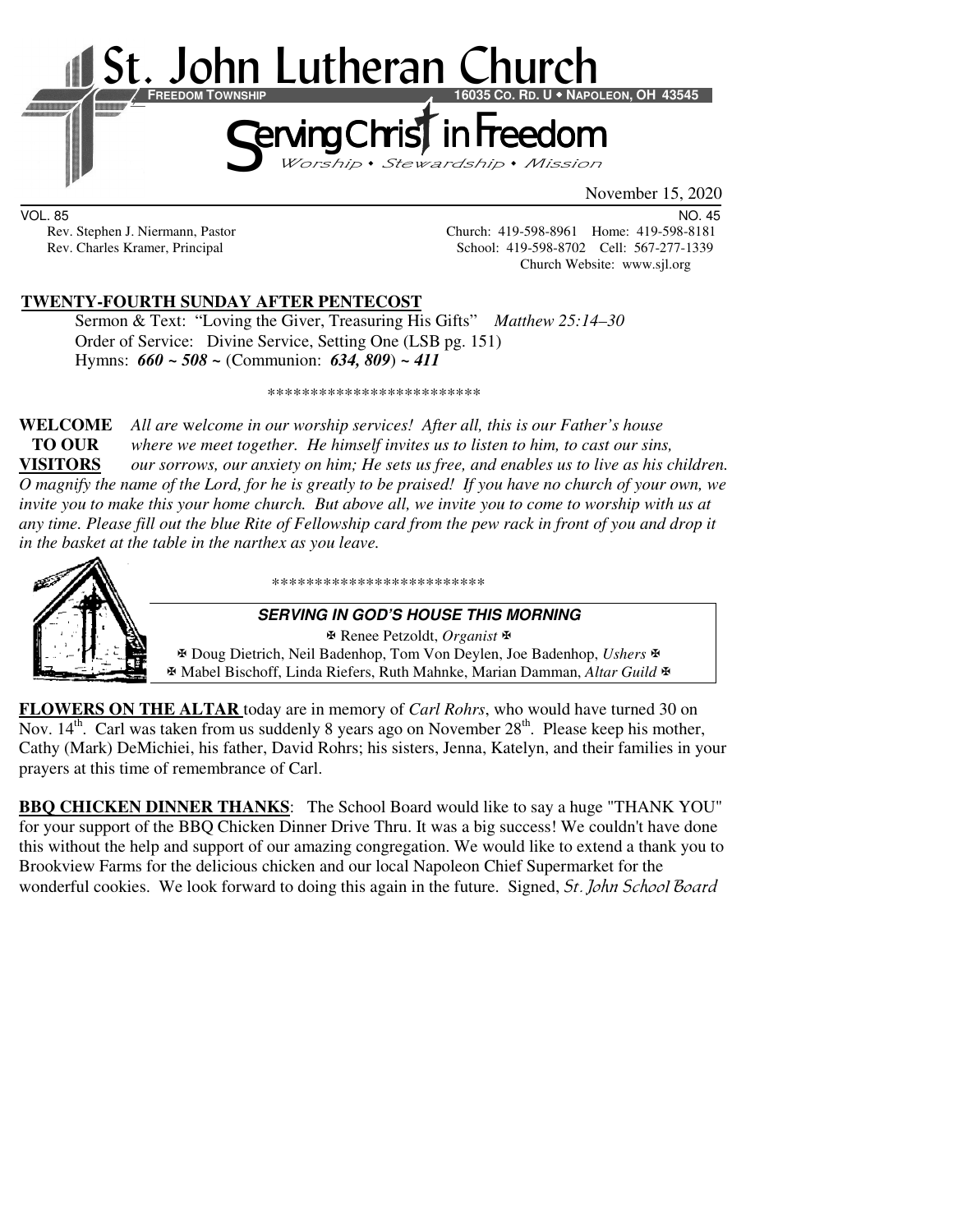|        |                   | In God's House This Week<br>Online church calendar: https://74058984.view-events.com |  |  |
|--------|-------------------|--------------------------------------------------------------------------------------|--|--|
| Date   | Time              | <b>Activities</b>                                                                    |  |  |
| Today  | 9:00 AM           | <b>Communion Service</b>                                                             |  |  |
|        | 10:20AM           | <b>Adult Bible Study</b>                                                             |  |  |
| Tues.  | 8:35 AM           | School Chapel led by Grades 3&4                                                      |  |  |
|        | 7:00 PM           | Women of Freedom Meeting                                                             |  |  |
| Wed.   | $6:15$ PM         | Jr. High Confirmation Class (until 7:30 PM)                                          |  |  |
| Thurs. | 7:00 PM           | <b>Thursday Evening Worship</b>                                                      |  |  |
| Sun.   | 9:00 AM           | <b>Worship Service</b>                                                               |  |  |
|        | 10:20AM           | <b>Adult Bible Study</b>                                                             |  |  |
| Mon.-  | $7:30 \text{ AM}$ | Morning Meditations, WONW 1280 AM                                                    |  |  |
| Sat.   |                   | Speaker: Rev. Jacob Stuenkel - St. Peter Lutheran - Florida                          |  |  |

# **FOR THOSE LISTENING FROM THE PARKING LOT**

**Pick up your bulletin and service by driving through the carport before worship You can give your offering to the deacon at the same time Tune your FM radio to 87.7** 

## **Drive-thru Communion after worship under carport**

### **MATTERS FOR PRAYER** – Please keep these people in your prayers:

- Shut-Ins: *Norma Damman, Renetta Homan,* and *Lester Rabe*
- *Melba Elling, Lorna Von Deylen*, and *Ruth Mahnke*, at Genacross Lutheran Home
- *Evelyn Rohrs,* at Assisted Living Genacross Lutheran Home
- *Harold Behrmann,* at Fulton Manor, Wauseon
- *Donald Badenhop,* at Vancrest Nursing Care Facility, Holgate
- *Donald Landry,* residing at the Ohio Veteran's Home, Sandusky
- Armed Services: *Justin Atkinson, Jason Rohrs*, *Emily Schroeder, Connor Gerken, Seth Handy, Jared Dishop*
- *Sue Hurst, Rev. Logan Scheiwe,* and *Bev Nelson,* for health concerns related to cancer
- *Annetta Rosebrock,* recuperating at Genacross Lutheran Home
- *Rosie Leonard,* for seizure activity that has begun again
- *Marian Dickmann,* at Henry County Hospital after she took a fall last week, suffered a broken hip, and has had reparative surgery
- *Dean & Jennifer Maassel's grandsons, Crew and Elliot Gerken,* born prematurely and in the NICU at Riverside Hospital, Columbus
- *Peter Gerken,* who will be undergoing treatment soon for prostate cancer

**COVID-19 MEASURES –** The two most important things we can do to prevent the spread of viruses are 1) social distancing, and 2) wearing a mask when entering and exiting the building, and when singing or speaking. Masks can be removed during longer periods of listening, such as Scripture readings, sermon, prayers, etc.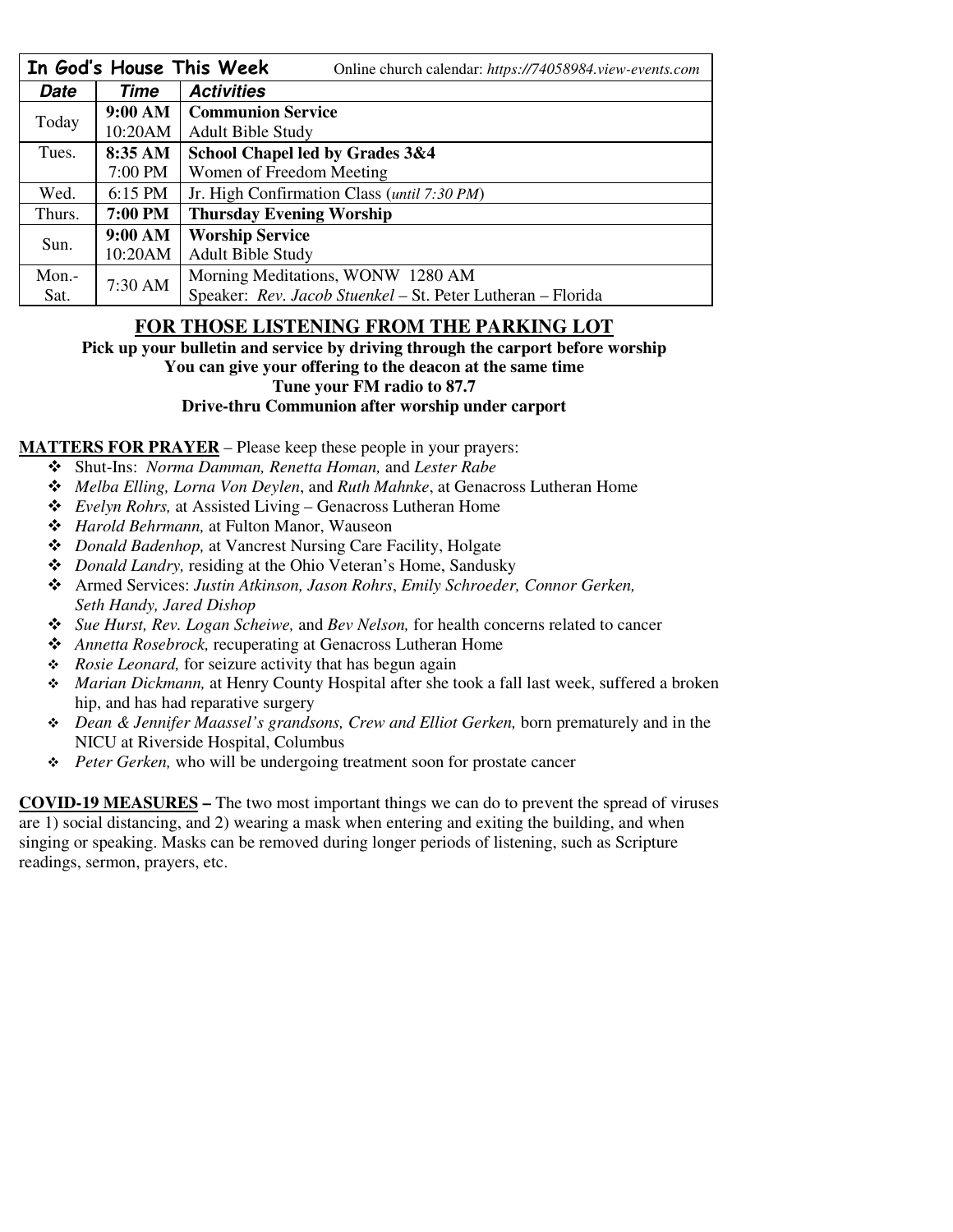# **THE SCRIPTURES THIS DAY – 24th Sunday After Pentecost**

 The texts appointed for the end of the Church Year focus on the return of Jesus and his judgment of the living and dead. This theme continues today with the parable of the talents (the *Gospel*) and concludes next week with Jesus' teaching about the sheep and goats. Focus on Jesus' return leads to several distinct (and opposite) attitudes among Christians. On the one hand, we long for his return and the full realization of his reign over the new heavens and earth. So, we pray that Jesus would come quickly. On the other hand, the reality that so many people in our families and communities are living apart from Jesus creates in us a desire for Jesus graciously to delay his return until they have heard and believed the good news. So, we pray fervently for God to work through the Church to bring more into his fold.

 The *Old Testament Reading* and the *Psalm* for this Sunday both match up with the latter. Zephaniah speaks of the urgency of repentance before the judgment of Yahweh against disobedient people (Zeph 1:7–16), and the Psalm points out the brevity of human life (Ps 90:3–12). In the *Epistle*, Paul also highlights the approaching end (1 Thess 5:1–8). But he emphasizes the good news of salvation for all who live in Christ  $(5:9-11)$ .

# **BIBLE STUDY TODAY POLITICS IS DRIVING ME CRAZY!**

**Whew, what a week it has been!** Did your candidate win? Or lose? How are you feeling about the outcome of the elections? And how do we, as Christians and as the church, deal with whatever new political realities we may be facing as a consequence of the elections?

 How should a Christian view politics? How do we respond to the present political climate? How can a Christian find hope even when he or she is overwhelmed with the thought, **"Politics is driving me crazy!"?**

This Bible study offers a note of hope as it reminds us that God has absolute rule over all things. Join us TODAY after worship for a cup of 'Joe,' for fellowship, and the study of God's Word!

**THANK YOU**! *Leona Durham* would like to thank everyone for their cards and prayers given during her recent surgery and recuperation. She is feeling better each day. A special thanks to Pastor Niermann for his words of encouragement and visit. She hopes to be back among us again once the pandemic settles down.

**POINSETTIA SALE DEADLINE IS TODAY!** The order must be called in early this week. Yellow order forms are available on the narthex table. The cost is \$8.00 per plant. You may put your order form and check payable to *St. John Lutheran School* in the box on the narthex table. Be sure to fill in the line, *"In Loving Memory of"* or *"In Honor of"*. This information will be published in the church bulletin as an insert the Sunday the poinsettias are placed in the sanctuary.

**WOMEN OF FREEDOM MEETING & FUNERAL HELP**: The next WOF meeting is Tues., Nov.  $17<sup>th</sup>$  at 7:00 PM. We will have election of officers. Also, if anyone is interested and willing to donate food (*salads/desserts*) or to help serve at funeral luncheons, please sign the sheet on the narthex table. Thank you in advance!



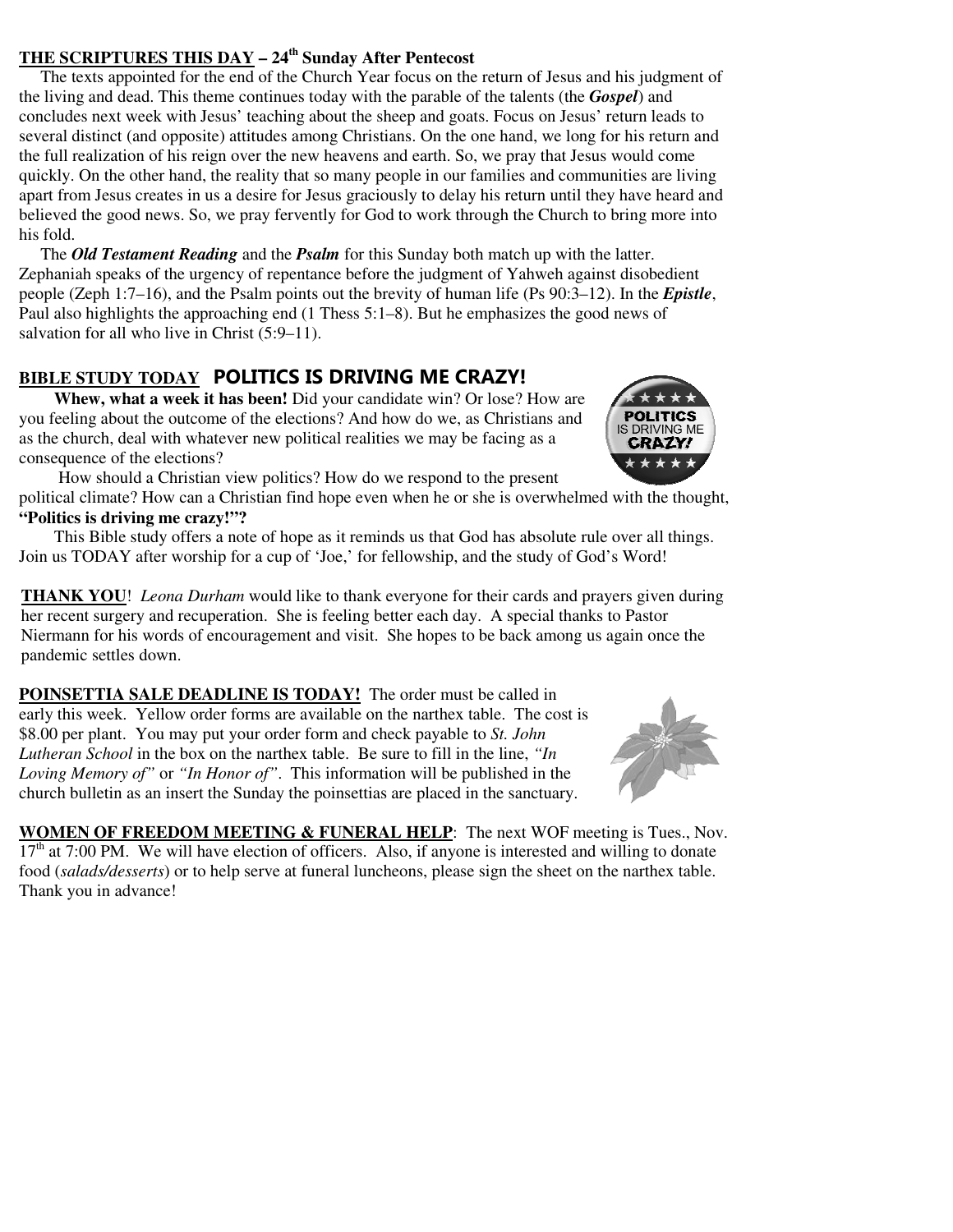**CHRISTMAS CHILDREN'S SERVICE 2020 – UPDATE!!!** At its meeting this week, **the Church Council voted to dispense with the traditional Christmas Children's Service** and instead to pursue other options using technology. The staff is currently working on an alternative plan, so please stay tuned for details. More information should be available by next Sunday.



## **THANKSGIVING EVE WORSHIP**

**"Come, ye thankful people, come!"** Join us for our celebration of Thanksgiving. We will gather for worship next week on Wednesday, Nov. 25 at 7:00pm for our **Thanksgiving Eve Service.** That evening we will receive a double offering:

- **MONETARY OFFERING** The offerings we give in the offering plate will support Henry County Christmas Cheer and its work of assisting low income families in our area;
- **FOOD OFFERING** As always, everyone is encouraged to bring non-perishable food items for our food pantry, and to present those items at a table in front of the sanctuary, either before the service or during the offering.

**BULLETIN STUFFER VOLUNTEERS:** One more slot to fill as of today. Want to get involved? Why not try volunteering to help with stuffing the bulletins for worship services. The bulletins are pre-folded. *NOTE: If you have stuffed bulletins in the past year, thank you for your service. We ask that you please sign up again and choose your month. You can also call Lori Langenhop at 419-598- 8151 or email her at lahop@bright.net.* 

**USHER, AND ALTAR GUILD SIGN-UP** – We are preparing the 2021 usher, and altar guild schedules so this is the time to sign-up at the table in the narthex. If you are interested in serving God's people here at St. John in a way that is much needed and appreciated, would you consider joining a team? A few people have dropped out over the past year and so we ask you to consider signing up for one of these teams. The sign-up deadline is Sunday, Dec. 13<sup>th</sup>. *You do not need to sign up again if you are currently serving as an usher or are on an altar guild team.* 

 Due to Covid, we will be suspending the Greeter sign-up for 2021. Thank you all for your service as a greeter in the past.

**2021 OFFERING BOXES**: Offering envelope boxes will be available in early December. The financial commitments you make as well as how you contribute are between you and God. The church provides offering envelopes to our members in order to promote faithful and joyful giving as well as to serve as a means to record member contributions throughout the year for charitable tax purposes. Due to the costs of these envelope boxes, members who elect to not use their envelopes over the course of two years (*for whatever reason*) will no longer be issued a box of envelopes. If at any time such a member would like to resume using envelopes, please contact *Mary Kossow*, Finance Trustee.

| <b>FINANCIAL FACTS: Home Fund</b> |                                     | Synod & Missions | <b>Building Fund</b> |
|-----------------------------------|-------------------------------------|------------------|----------------------|
| Weekly Need                       | \$9,792.78                          | \$500.00         | \$961.54             |
| Rec'd 11/08/20                    | \$5,733.00                          | \$101.00         | \$421.00             |
|                                   | <b>ATTENDANCE:</b> Thursday $-31$ ; | Sunday – 84      |                      |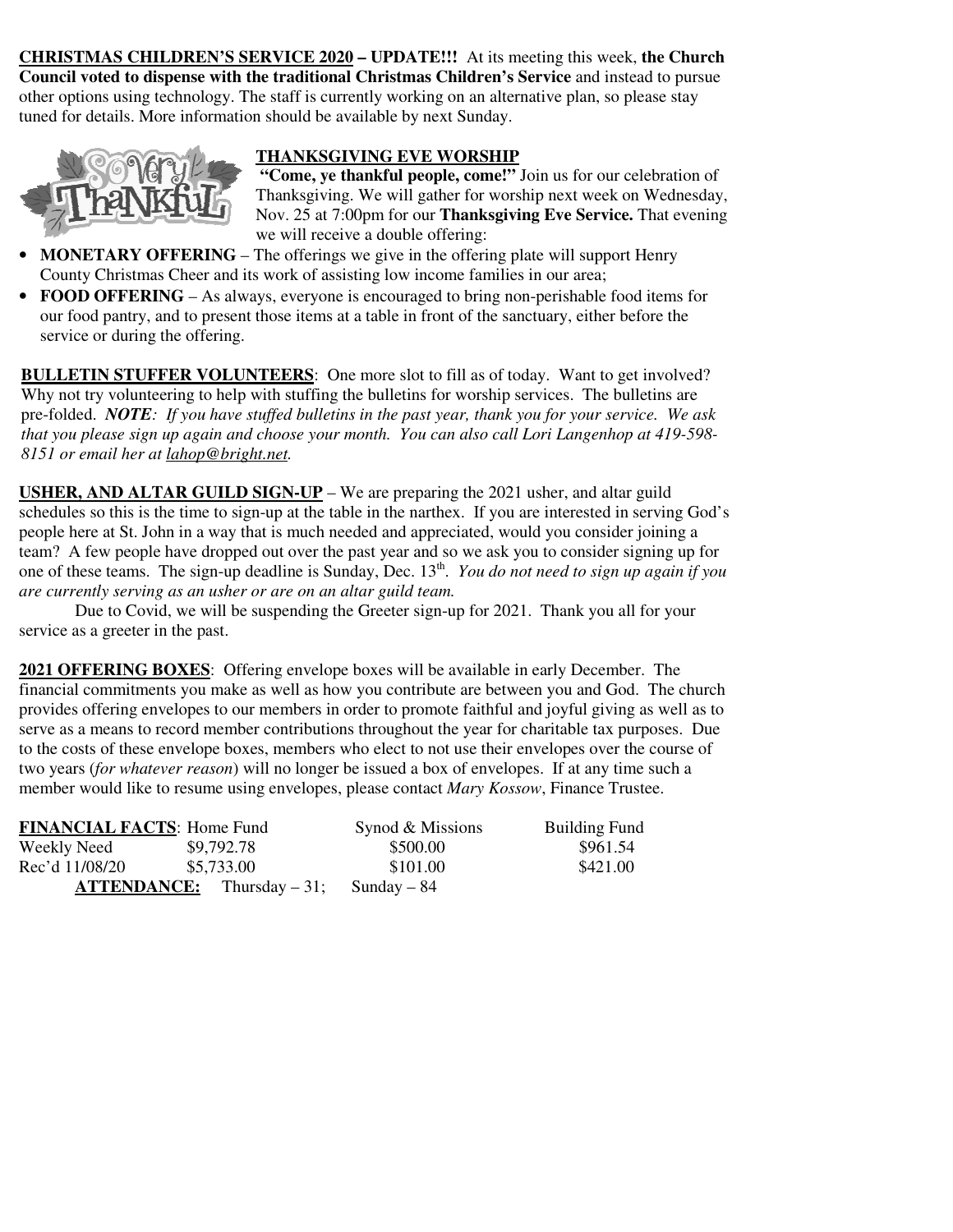**THEOLOGY FOR WHITE COLLAR, BLUE COLLAR & CLERICAL COLLAR**… Issues, Etc. is a radio talk show and podcast produced by Lutheran Public Radio in Collinsville, IL and hosted by LCMS Pastor Todd Wilken. This week's topics include: Church Paraments & Vestments; Original Sin; The Passover; The Lord's Supper and more. You can listen on-demand at issuesetc.org, the LPR mobile app and your favorite podcast provider.

**CHRISTMAS CARDS**: Check out the table in the hallway by the cry room! The Women of Freedom have put out boxes of Christmas Cards for sale. The dish cloths are also available. Contact *Mabel Bischoff*, *Lois Rosebrock*, or *Karan Niebergall*.

**REDEDICATION OF THE "NEW" OLD SCHOOL DELAYED**: The Church Council voted to delay the rededication of our new ministry facility in the old school building to allow more time for the congregation to have input on the naming of the building. Our plans are to continue receiving suggested names through December. The Council will narrow the list and then present the options at the January Voters' Meeting for a vote.

## **So please turn in your suggestions for the naming of this wonderful new facility!**

## **THREE WAYS TO GIVE AN OFFERING**

- Deposit your offering in the narthex when you come to worship, or if you're listening to the FM broadcast, give your offering to the usher or deacon when they hand you your bulletin.
- Use the '**Give Now'** online giving page a link (the blue button) is on our website.
- Mail your offering to the church.

**OPTIONS FOR HOLY COMMUNION DURING COVID -** During this time of pandemic, we are making Holy Communion available in the following ways:

- **Thursday evening Communion services** prior to first and third Sundays
- **First and Third Sundays each month** in the Sanctuary, and drive-thru after the service



• **Second Sundays** – after the service in the sanctuary

**Please note – Drive-thru Communion is on the first and third Sundays for those who have participated in the Divine Service from the parking lot.** 

**PLANS FOR ADVENT AND LENT DURING COVID** – The Elders, Church Council and pastor have put together a plan for Advent and Lent during this time of pandemic. Instead of eliminating the Thursday service and having to split the Sunday service (for the sake of appropriate distancing), it has been decided instead…

- **to maintain the Thursday evening services** through the school year, which will continue to be the same service as the following Sunday;
- **to eliminate the traditional Advent and Lent Wednesday evening services**;
- **to receive door offerings at Thursday and Sunday services during Advent and Lent** as a substitute for the traditional mission and benevolence offerings we usually receive at our midweek services. The Stewardship Board will prepare the list of missions and benevolences offerings.